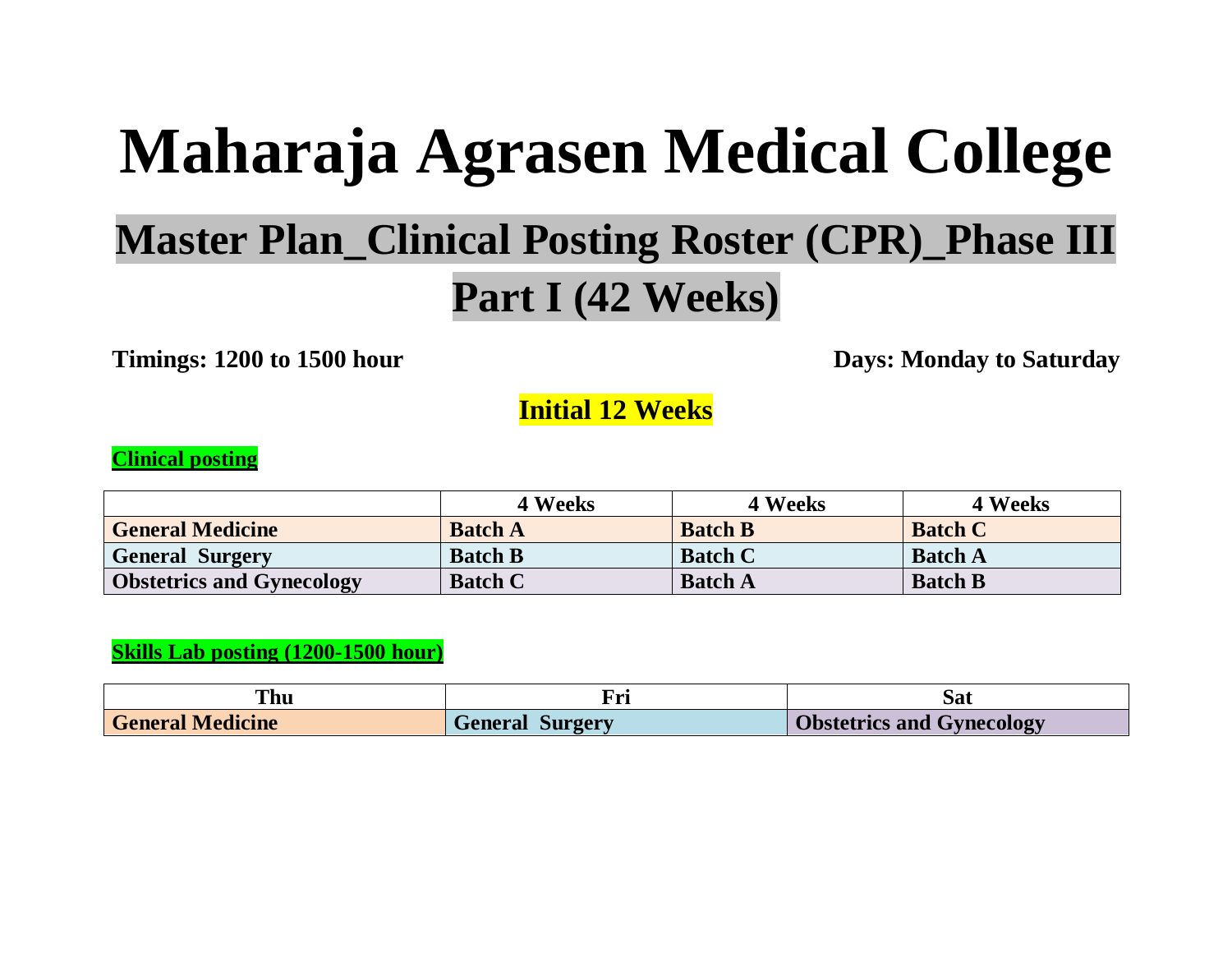#### **Roll Numbers**

**Batch A 34 Students Batch B 33 Students Batch C 33 Students** 

## **Last 30 Weeks**

#### **Clinical posting**

| <b>Subject</b> | $\overline{\mathbf{4}}$ | $\overline{2}$ | $\overline{\mathbf{4}}$ | $\overline{2}$ | $\overline{\mathbf{4}}$ | $\overline{2}$ | $\overline{\mathbf{4}}$ | $\overline{2}$ | $\overline{\mathbf{4}}$ | $\overline{2}$ |
|----------------|-------------------------|----------------|-------------------------|----------------|-------------------------|----------------|-------------------------|----------------|-------------------------|----------------|
| code           | <b>Weeks</b>            | <b>Weeks</b>   | <b>Weeks</b>            | <b>Weeks</b>   | <b>Weeks</b>            | <b>Weeks</b>   | Weeks                   | <b>Weeks</b>   | <b>Weeks</b>            | Weeks          |
|                | <b>Batch</b>            |                |                         |                |                         |                |                         |                |                         |                |
| <b>CM</b>      |                         | $\mathbf{A}$   | $\bf{B}$                |                | $\mathbf C$             |                |                         | D              |                         | $\mathbf{E}$   |
| <b>PE</b>      | B                       |                | $\mathbf C$             |                | D                       |                | E                       |                | $\mathbf{A}$            |                |
| $\mathbf{CS}$  |                         | $\bf{B}$       |                         | $\mathbf C$    |                         | D              |                         | $\bf{E}$       |                         | $\mathbf{A}$   |
| OR             | $\mathbf C$             |                | D                       |                | E                       |                | $\mathbf{A}$            |                | $\bf{B}$                |                |
| <b>DR</b>      |                         | $\mathbf C$    |                         | D              |                         | E              |                         | $\mathbf{A}$   |                         | B              |
| <b>OP</b>      | D                       |                | ${\bf E}$               |                | $\mathbf{A}$            |                | $\bf{B}$                |                | $\mathbf C$             |                |
| <b>PS</b>      |                         | D              |                         | E              |                         | $\mathbf{A}$   |                         | $\bf{B}$       |                         | $\mathbf C$    |
| EN             | E                       |                | $\mathbf{A}$            |                | B                       |                | $\mathbf C$             |                | D                       |                |
| DE             |                         | E              |                         | $\mathbf{A}$   |                         | $\bf{B}$       |                         | $\mathbf C$    |                         | D              |

**CM- Community Medicine, PE- Pediatrics, CS- Casualty, OR- Orthopedics, DR- Dermatology, OP- Eye,**